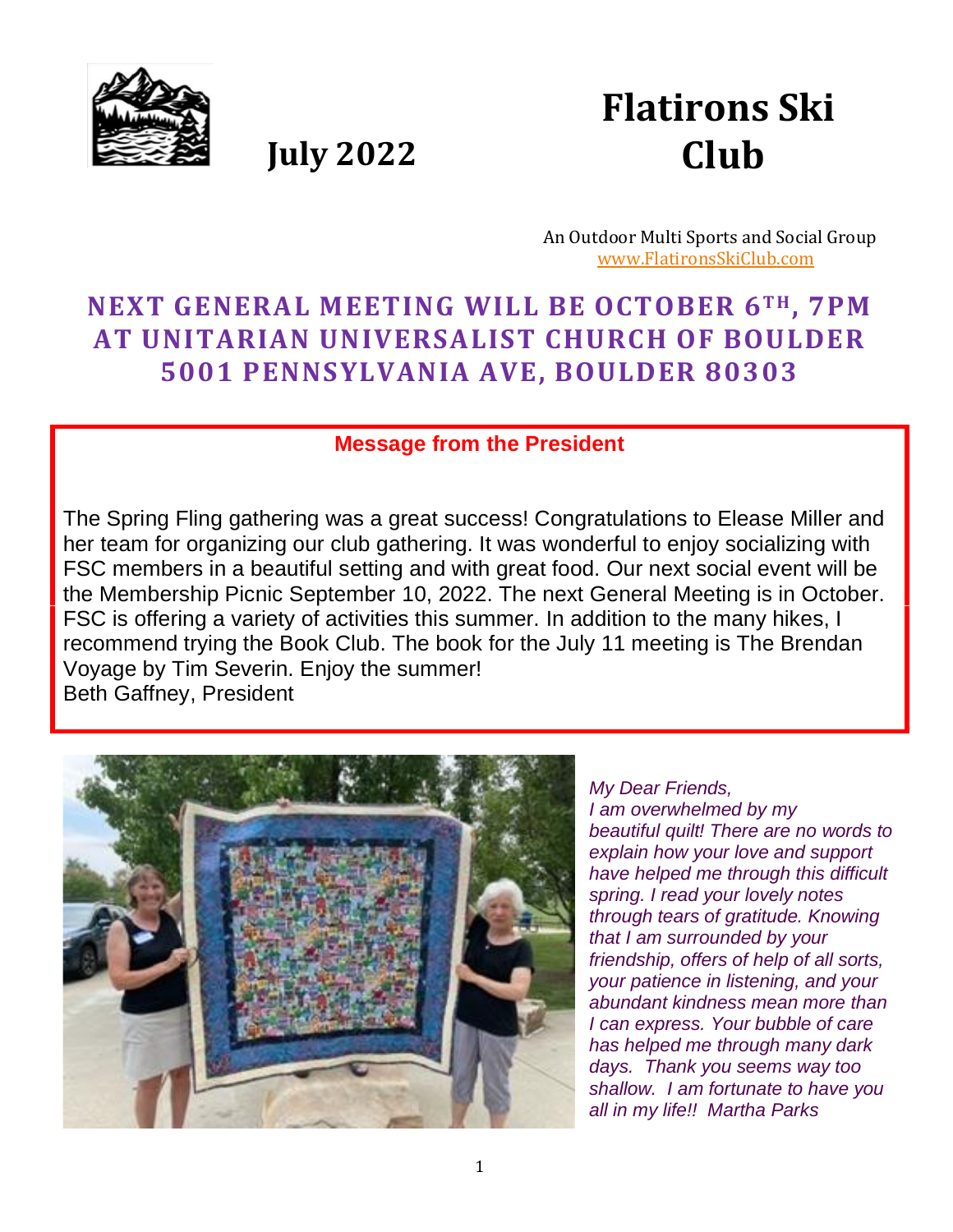This special Quilt Project was perceived and executed by Dorothy Cohen. Here are her words:

*I have been quilting for over 10 years and when I heard Martha lost her home, I decided to make her a quilt. I found the fabric in my stash and thought it would be perfect for Martha. When I was looking for backing, I came up with the idea of having club members sign the quilt to make it part of the backing, so I sent it to the trips and the Tuesday snowshoeing and Thursday hiking. A friend offered to quilt it since it was for someone who lost their home, so quilting was done by InStitches.*

#### **FSC Book Club**

**DATE:** Monday, July 11, 5:30 PM **PLACE:** Richard Patnoe's house **DISCUSSION LEADER:** Richard Patnoe **BOOK: [The Brendan Voyage: Sailing to America in a Leather Boat to Prove the](https://www.amazon.com/Brendan-Voyage-Sailing-America-Exploration/dp/0375755241/ref=sr_1_1?crid=3QQ3N5YXHVS9S&keywords=brendan+voyage+severin&qid=1655346793&sprefix=brendans+v%2Caps%2C137&sr=8-1)  [Legend of the Irish Sailor Saints](https://www.amazon.com/Brendan-Voyage-Sailing-America-Exploration/dp/0375755241/ref=sr_1_1?crid=3QQ3N5YXHVS9S&keywords=brendan+voyage+severin&qid=1655346793&sprefix=brendans+v%2Caps%2C137&sr=8-1)** by Tim Severin

Could an Irish monk in the sixth century really have sailed all the way across the Atlantic in a small open boat, thus beating Columbus to the New World by almost a thousand years? Relying on the medieval text of St. Brendan, award-winning adventure writer Tim Severin painstakingly researched and built a boat identical to the leather curragh that carried Brendan on his epic voyage. He found a centuries-old, family-run tannery to prepare the ox hides in the medieval way; he undertook an exhaustive search for skilled harness makers (the only people who would know how to stitch the three-quarter-inch thick hides together); he located one of the last pieces of Irish-grown timber tall enough to make the mainmast. But his courage and resourcefulness were truly tested on the open seas, including one heart-pounding episode when he and his crew repaired a dangerous tear in the leather hull by hanging over the side--their heads sometimes submerged under the freezing waves- to restitch the leather.

#### **Shakespeare Festival at CU's OUTDOOR Mary Rippon Theatre Two Gentlemen of Verona July 13th , 2022 @ 7:00 PM**

All tickets are sold for this event. However, I will continue to take names for the waitlist, in the event that any participants need to cancel their plans. If you'd like to be on the waitlist, send me an email (see current roster) to that effect. If any paid participant decides to cancel, I will be in contact, in the order received. Nicole deLorimier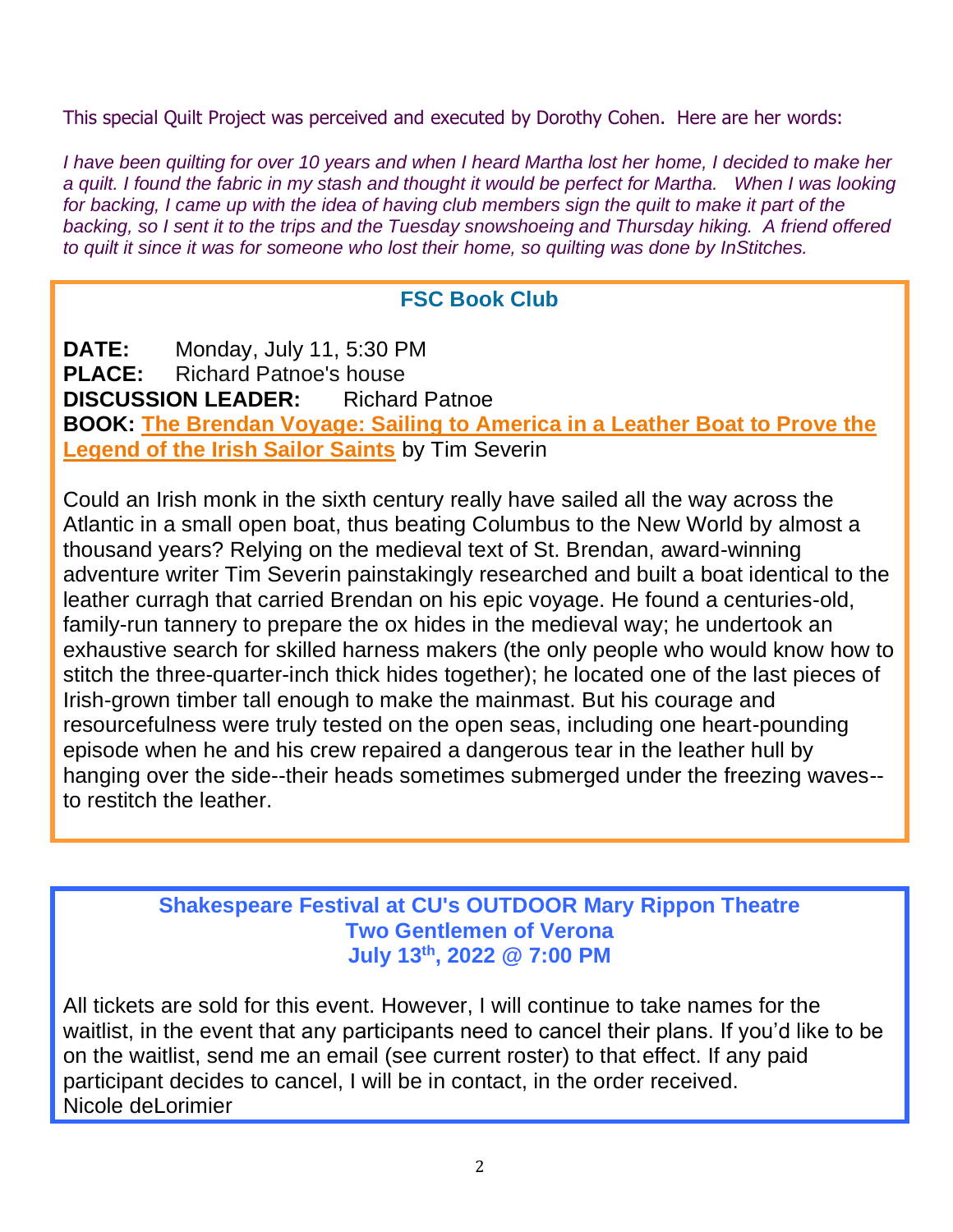## **TUESDAY HIKES**

Meet at trailhead promptly at 6:00 p.m. We will hike 60 - 80 minutes. Potluck at trailhead after hike.

Bring a dish for 6-8 to share, your own plates, drink and utensils.

# **July 5 Coot Lake**

Roger Povilus

From Diagonal go North on 63rd. Parking is on the right opposite Coot Lake. An easy hike with potluck at Tom Watson Park afterwards.

# **July 12 Boulder County Open Space (North)**

Richard Patnoe Approx. 1hr 20 min hike. Potluck in Richard's back yard afterwards.

## **July 19 Teller Farm/Lake 2 to 3 miles**

Leader TBA Potluck at Trailhead. Take Arapahoe East past 75<sup>th</sup>; then watch for sign on left (After Willow) and follow road to parking area. Bathrooms and tables available.

## **July 26 Bike/Hike**

Pat Irwin

Meet at Pat's house 220 Cimmaron Way where we will potluck afterwards. Non bikers come and hike South Boulder area. Directions: From Foothills Parkway go East on Baseline to Manhattan Dr., turn right (South) and go 0.8 miles to Cimmaron on left. Coming from South, go East on S. Boulder Road to Manhattan Dr. and turn North. Go to second stop sign and turn right onto Cimmaron Way.

## **Thursday Hikes**

As always come prepared for all kinds of weather and bring lots of food and water, etc. Email or call Louisa Young or Sue Evans to let us know you are going to join us or if you have any questions.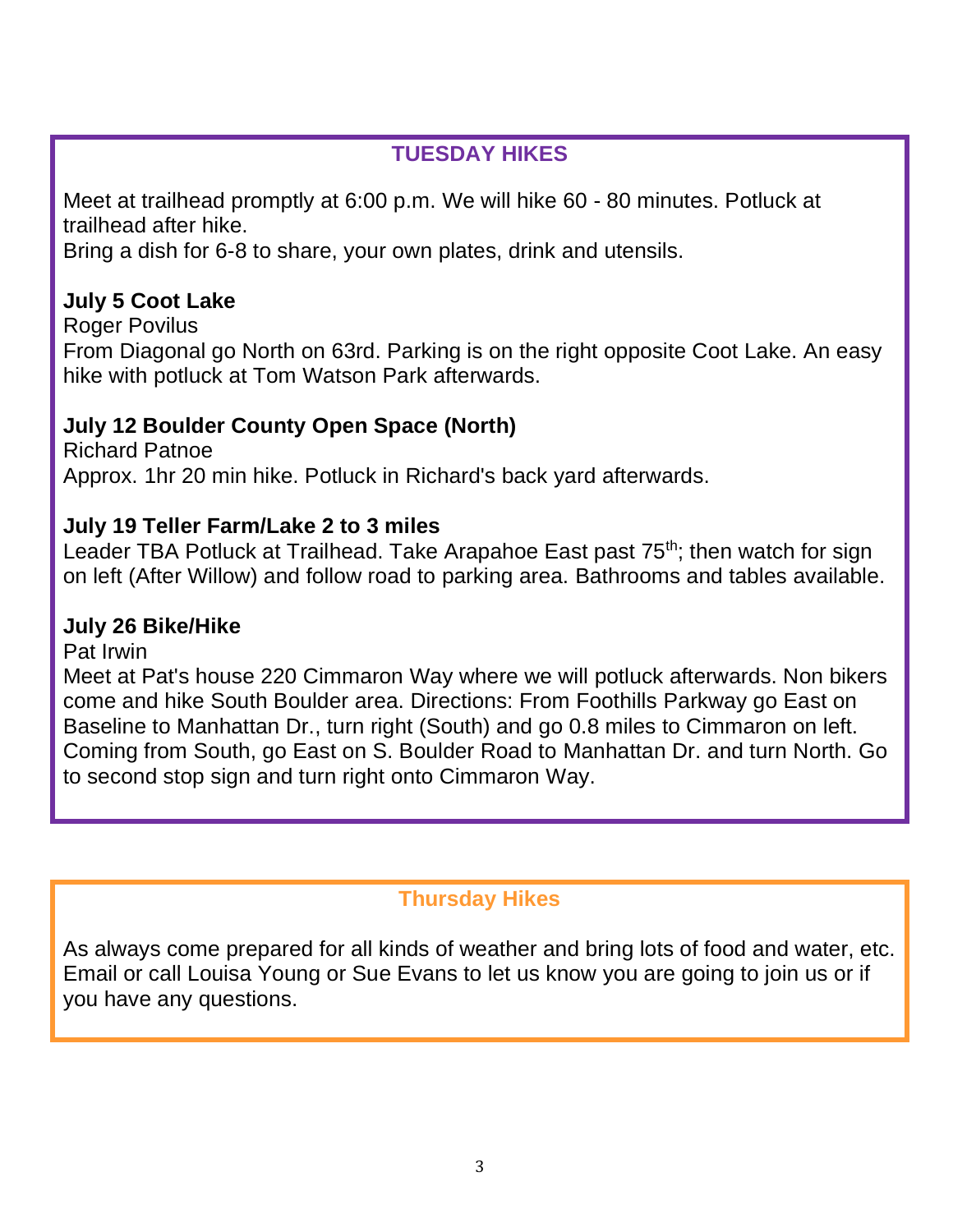#### **3rd Thursday Hike – July 21, 2022 \_ Ouzel Falls RMNP from Allenspark**

You get everything on this hike: views, waterfalls, wildflowers, friendly hikers. We will start on the Finch Lake Trail, drop down to Calypso Cascade, and up to Ouzel Falls. This is an in/out hike with three turn-around points depending on your interests. Detailed information by email the Monday before the hike. No RMNP reservation needed.

# **SAVE THE DATE**

A small group of us are planning an informal trip to Mt. Bierstadt. The goal is to summit on Monday, July  $18<sup>th</sup>$ , 2022. Woe is me, this will be my first attempt, so no promises, though there are those who will summit. To acclimate to the high altitude, I will be staying in Georgetown for two days prior. Others may camp near Guanella Pass. If you want more information, let me know and I can add you to our email list. Monica Abbott

## **2022 Wildflower Rambles**

We have had two very successful rambles so far this season. Our NCAR to Mesa Trail ramble on May 25 led by Diane Green and Linda Paris had 7 participants and the Anne U. White ramble on June 3 led by Bev Postmus and Linda Paris had 10 participants (the trail is beautifully redone, and the weather was perfect). There were lots of flower species in spite of the dry conditions, particularly Anne U. White.

As of now, there are no additional scheduled rambles coming in June or July. We will be setting a date for a ramble with Paul Schultz of OSMP in late July or early August. That date will be set in mid-July and word will go out then.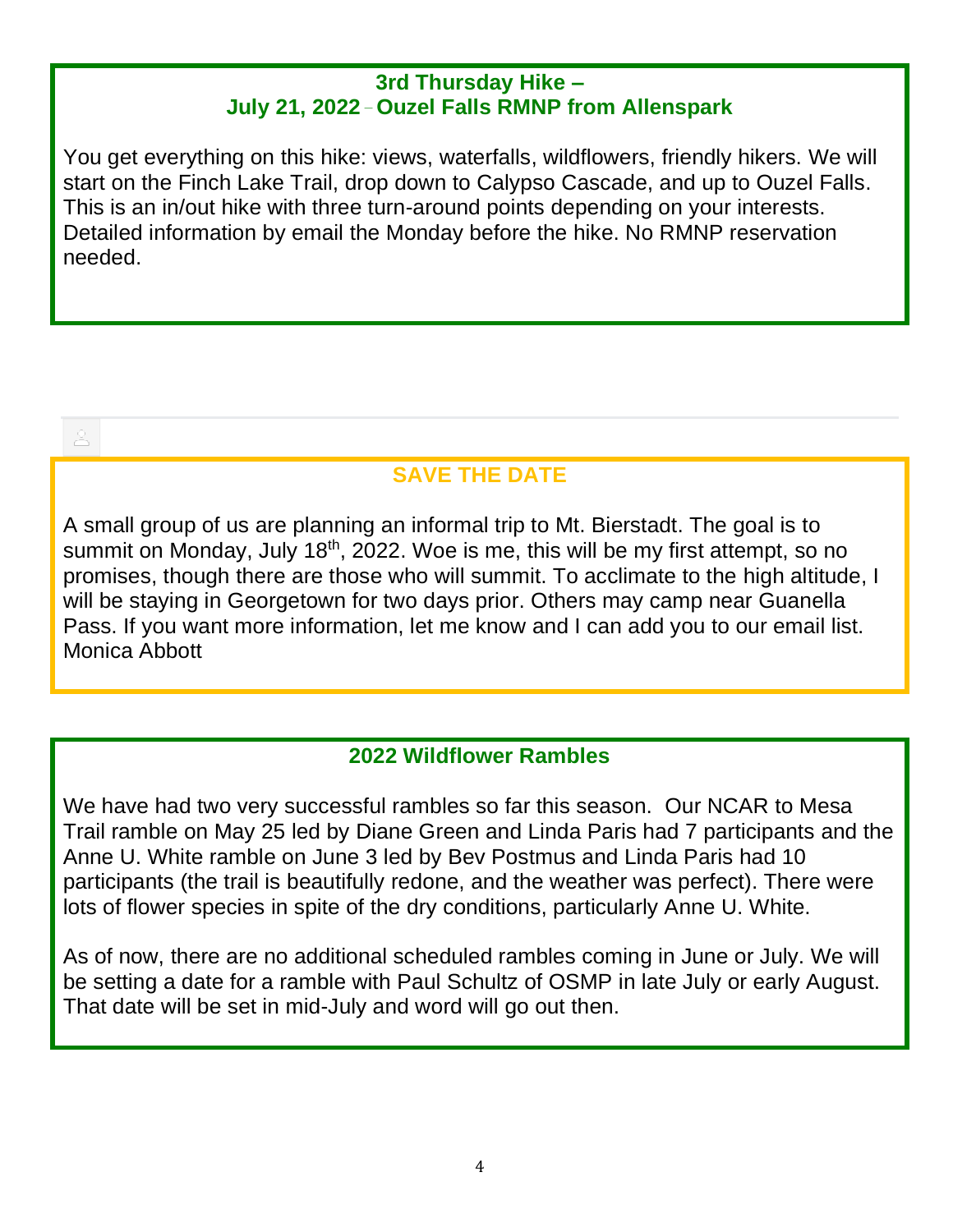# **2022 Crested Butte Wildflower Trip, July 22 – 25, 2022**

The Crested Butte Wildflower trip is closed, and unused rooms have been released back to the Cristiana. We are taking a waiting list in case there is a cancelation prior to July 22. Please email Linda and Chris Paris if you want to be added to that list.

Trip participants will be receiving trip information by email as the trip nears. Email the leaders with any questions.

## **August 9-11, 2022 - 10th Mountain Division Hut Trip**

The Fowler-Hilliard Hut is accessed through Camp Hale, in between Leadville and Minturn on US 24. The hut sits at 11,500 ft., just at timber line. Carpools will be formed to get to the trailhead. 4wd vehicles will transport food, gear and sleeping bags while most participants will hike to the hut. There is a fully equipped kitchen (no oven). Volunteers will plan 2 breakfasts and 2 dinners (food included with trip cost) with everyone helping with preparation and cleanup.

Bring your own sleeping bag, necessities and 2 lunches. Hike and/or relax in the hut, away from civilization for 2 days and 2 nights. Unless the weather prevents it, the night sky viewing is amazing, away from light pollution. Capacity is 16, and the cost is \$100 per person.

At this time, the trip is full, and there is a short waitlist. Someone may cancel before the trip, and you don't need to pay anything to be waitlisted. Co-leaders: Louisa Young and Sue Evans

## **Crane Festival**

The ski club is planning a trip to Steamboat Springs over Labor Day weekend September 1-4, 2022, to see the Crane Festival. There are viewings, talks and field trips. We are also planning to do some hiking the area. We will be staying at the Holiday Inn at Steamboat. The cost per person will be \$350 for 3 nights. Deposit will be \$50 due asap so we can get an accurate count. Final payment will be due July 1. For more information contact Dorothy Cohen.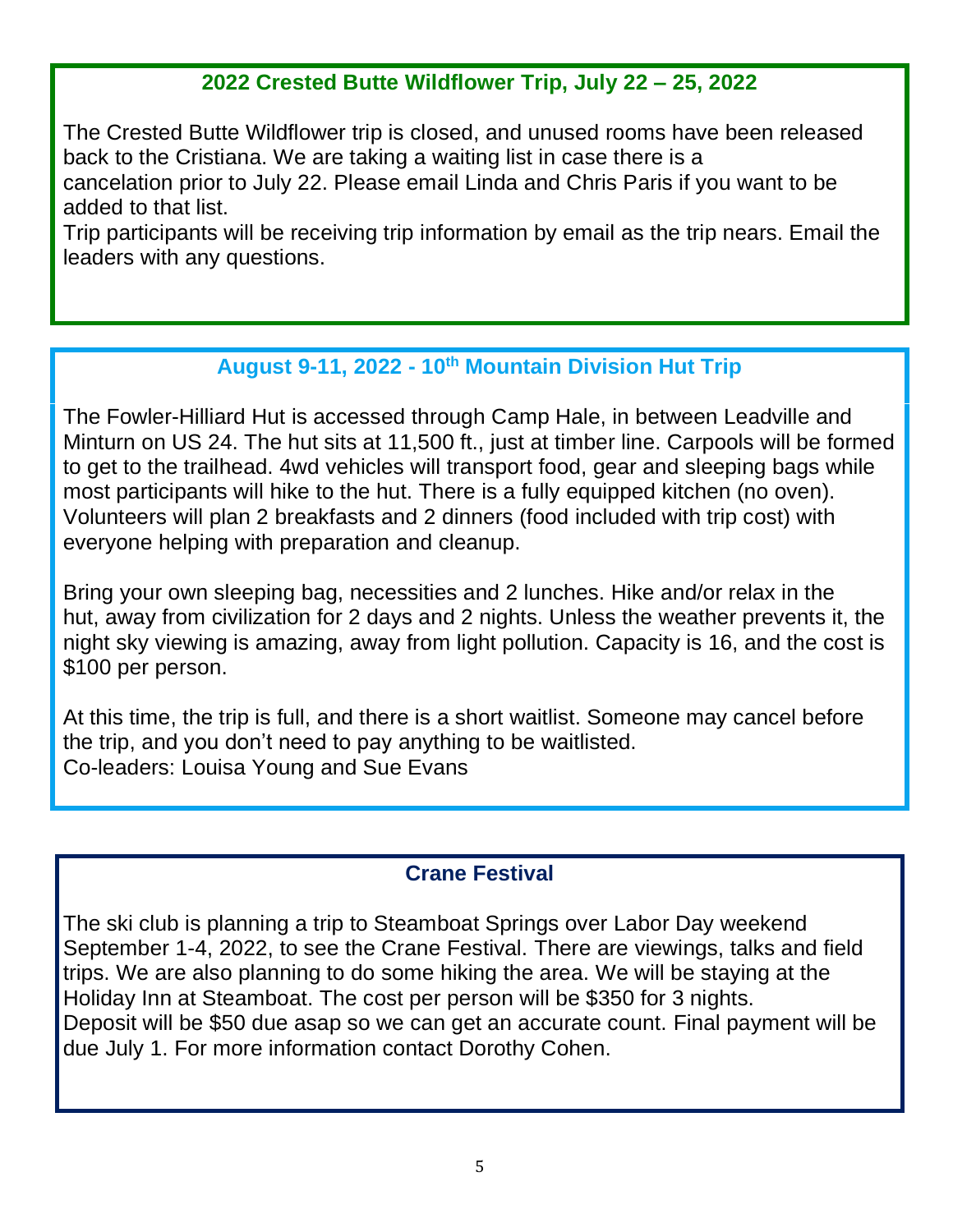#### **Bicycle Trip Announcement September 6 – 9, 2022, Tuesday through Friday of Labor Day Week**

This is either 3 or 4 days depending upon the participants arrival time in Gunnison Colorado. The shortest day's ride is scheduled for the first day. Whether the participant chooses to ride on the first day is optional, but a short ride is planned for this day for those arriving in Gunnison by 1:00 PM. All four days' rides are "out and back" rides so the participants can choose to shorten the length by doing a remote start to shorten the distance. All rides are on roadways. On one of the days, we will ride to Crested Butte from Gunnison. The final routing is dependent upon a scouting trip.

Further details can be provided by contacting Richard Patnoe

### **AVALANCHE RANCH TRIP and APPLE FESTIVAL trip in 2022 September 30 – October 3, 2022**

(None scheduled for 2023, so this may be the last)

### **<https://avalancheranch.com/>**

Avalanche Ranch is 11.35 miles south of Carbondale, CO and 5 miles north of Redstone, CO.

For those who are new to the club, the Avalanche Ranch trip has been run for many years by the club. We rent cabins at Avalanche Ranch and soak in the brilliant color of the area, especially the golden aspen, the green pines, the gray mountains, the blue sky and occasionally the white snow on the mountains. The Apple Festival is an event run by the staff once a year. They provide meat and others provide everything else. But what I find most interesting is the community of people who attend, most are local, and they play bluegrass music for at least an hour around the campfire.

Other than the Apple Festival, there are wonderful hikes to be made and the weather is almost always perfect. Did I mention that there are several hot tubs and a hot pool which are free and open to us twenty-four hours a day?

The club provides chili on Friday night and protein on Sunday night. On Saturday, the Ranch will provide the protein and each guest is asked to bring something for the huge potluck.

We have the Ranch House this year for happy hours and generally getting together.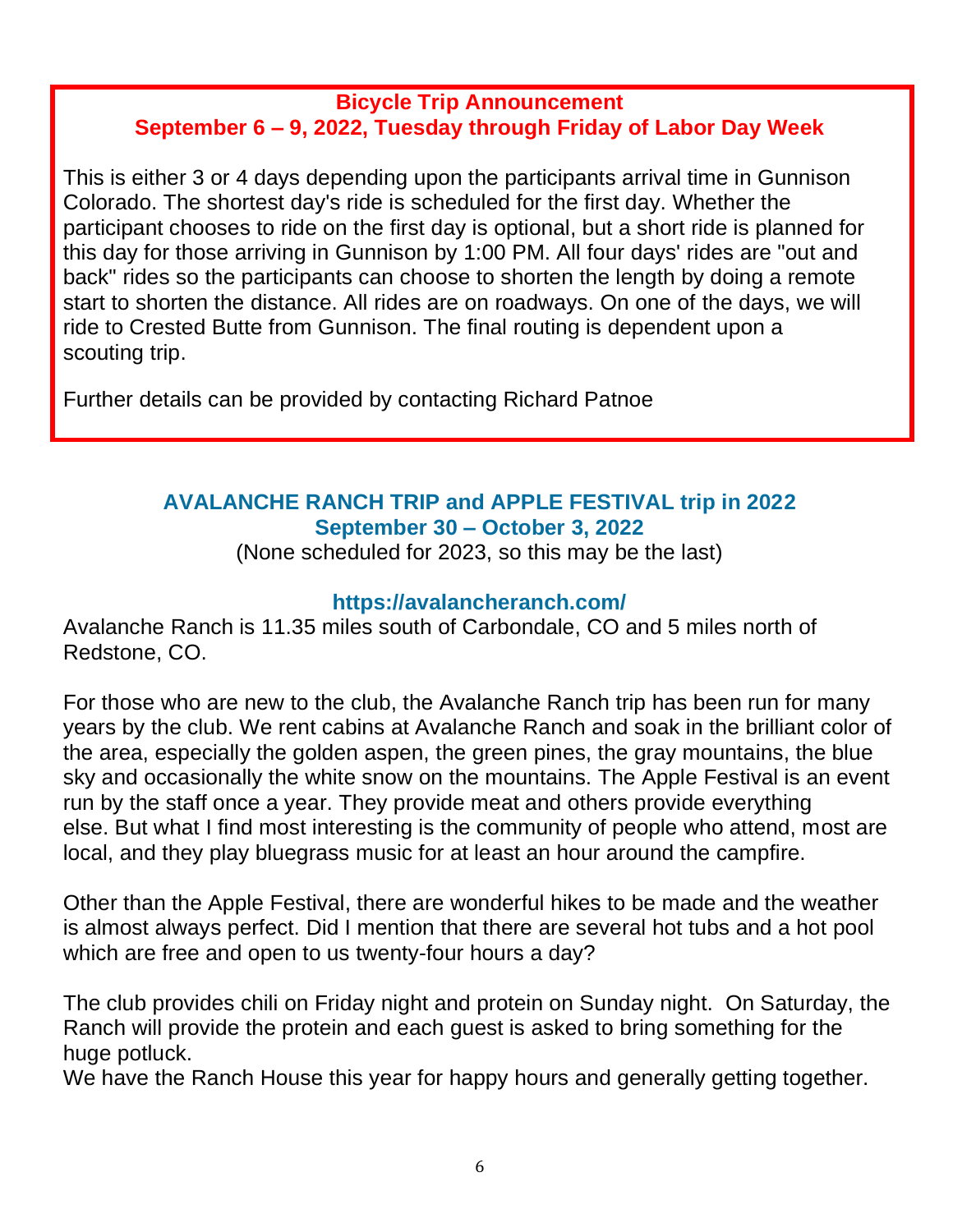The price will be \$255 a person for three nights of paradise but there are many queen beds which will need to be filled so anyone willing to share a bed with someone else will have a much better chance of getting on board this remarkable trip. The trip is full now but send in a deposit check of \$50.00 made out to FSC to get on the WAITING list.

Send checks to: Roger Povilus (Address available in Membership Roster)

# The Mart Charles

**Reminder:** please make trip checks out to Flatirons Ski Club, not the trip leader; however, mail checks to the Trip Leaders as identified in the announcements.

#### Thanks, Martha Parks

### **FRIDAY AFTERNOON CLUB**

FAC has been an FSC tradition for many years. Everyone is welcome. We meet at Rincon Del Sol starting at 4:00 p.m. every Friday. Rincon Del Sol is on Arapahoe just east of the intersection of Folsom and Arapahoe.

Hope to see you there.

#### **Want to Sell Something?**

Every month, members now can sell something (ski equipment, etc.) by having their items listed in our FSC Club Newsletter. Submit your items via email to Marianne Bachmann, in the body of your email or as an attachment (.doc or .docx). Submissions will need board approval. Marianne will need to receive your information by the Wednesday before the monthly board meetings which is scheduled the 3<sup>rd</sup> Thursday of each month. Upon approval, items will be posted in the Newsletter sometime during the  $4<sup>th</sup>$  week of the month. Items will appear in the newsletter only once; they will not roll over to the following month's newsletter.